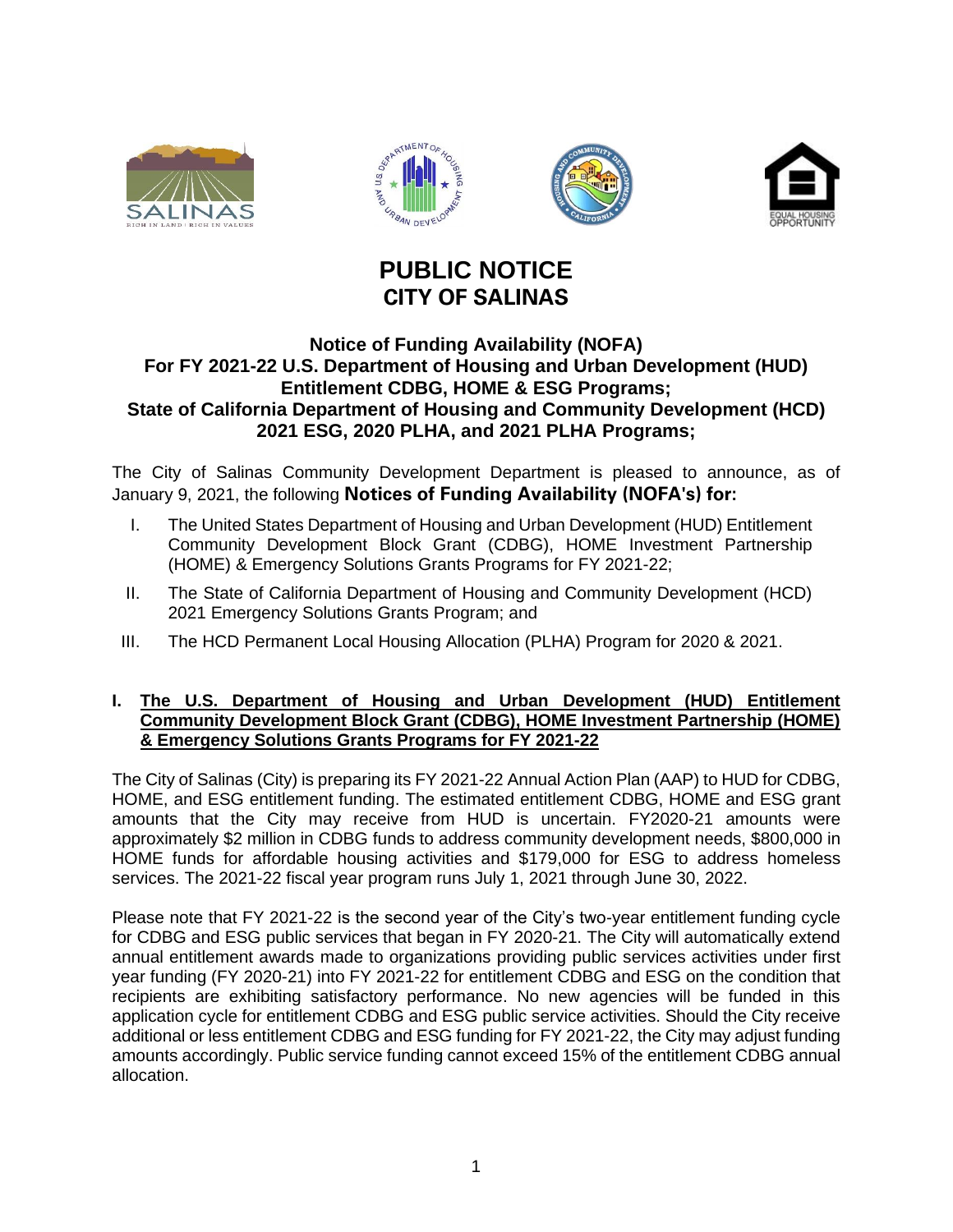Under this NOFA, the City is seeking proposals that include entitlement CDBG activities which meet one or more of the following national objectives: 1) principally benefit low- and moderateincome persons, 2) eliminate slums and blight, and 3) meet an urgent need. The types of projects and programs which may be considered for funding, subject to national objectives compliance, are summarized as follows: Acquisition and/or disposition of real property, construction and rehabilitation of publicly owned facilities, improvements to public and privately owned buildings, to make them accessible to people with disabilities, and infrastructure improvements to include sidewalks, street, drainage, and water and sewer systems. Also included are rehabilitation of public or privately owned housing for low- and moderate-income households, demolition and clearance to abate health hazards, public services that are new or expanding and are directed toward meeting a community service need and interim assistance or temporary help to alleviate harmful or dangerous conditions. CDBG sub-recipients may be public, private non-profit organizations, or profit or non-profit Community Based Development Organizations (CBDO).

Additionally, the City is also seeking proposals for the entitlement HOME program funding that provides for a wide range of activities including; but not limited to, construction, acquisition, and/or rehabilitation of affordable housing for rent or homeownership or providing direct rental assistance to low-income households.

Applications must address the goals of the City's Consolidated Plan, the primary objective of which is developing a viable community by providing decent housing and a suitable living environment, principally for persons of lower income (i.e., households with incomes not exceeding 80% of the median income), as well as the City Council's goals. Awarded entitlement applications for CDBG, HOME and ESG are expected to begin on July 1, 2021.

### **II. The State of California Department of Housing and Community Development (HCD) 2021 Emergency Solutions Grants Program.**

The City is also preparing its application for the Non-entitlement HCD, Continuum of Care (CoC) CA-506 Salinas/Monterey, San Benito Counties, CA 2021 State HCD ESG allocation. The City anticipates submitting the HCD ESG application to the State in June 2021. The proposed 2021 HCD allocation is available to fund homeless services, such as Street Outreach, Emergency Shelter, Rapid Re-housing, Homeless Prevention, and HMIS in both San Benito and Monterey Counties. The estimated HCD 2021 ESG allocation is uncertain, but last year's allocation was approximately \$240,000.

Non-entitlement HCD ESG activities must meet State ESG program requirements. HCD administers the ESG program with funding received from HUD. Approved applications are anticipated to be awarded by December 2021. Award and funding date are subject to change based on HCD's executed contract with the City. Last year's contract had an expected execution date in December 2020.

## **III. The HCD Permanent Local Housing Allocation (PLHA) Program for 2020 & 2021.**

The City submitted an application to HCD for the 2020 PLHA Program on July 15, 2020 and is expected to receive \$1,006,847. Additionally, the City is preparing to submit an application for the 2021 PLHA Program when HCD releases its NOFA in March 2021. The City expects to receive a similar amount as the 2020 PLHA allocation for 2021 PLHA Program allocation.

Based on the 5-year Plan submitted to HCD, the City will make available under this NOFA \$755,135 from the 2020 PLHA Program allocation and approximately \$400,000 from the 2021